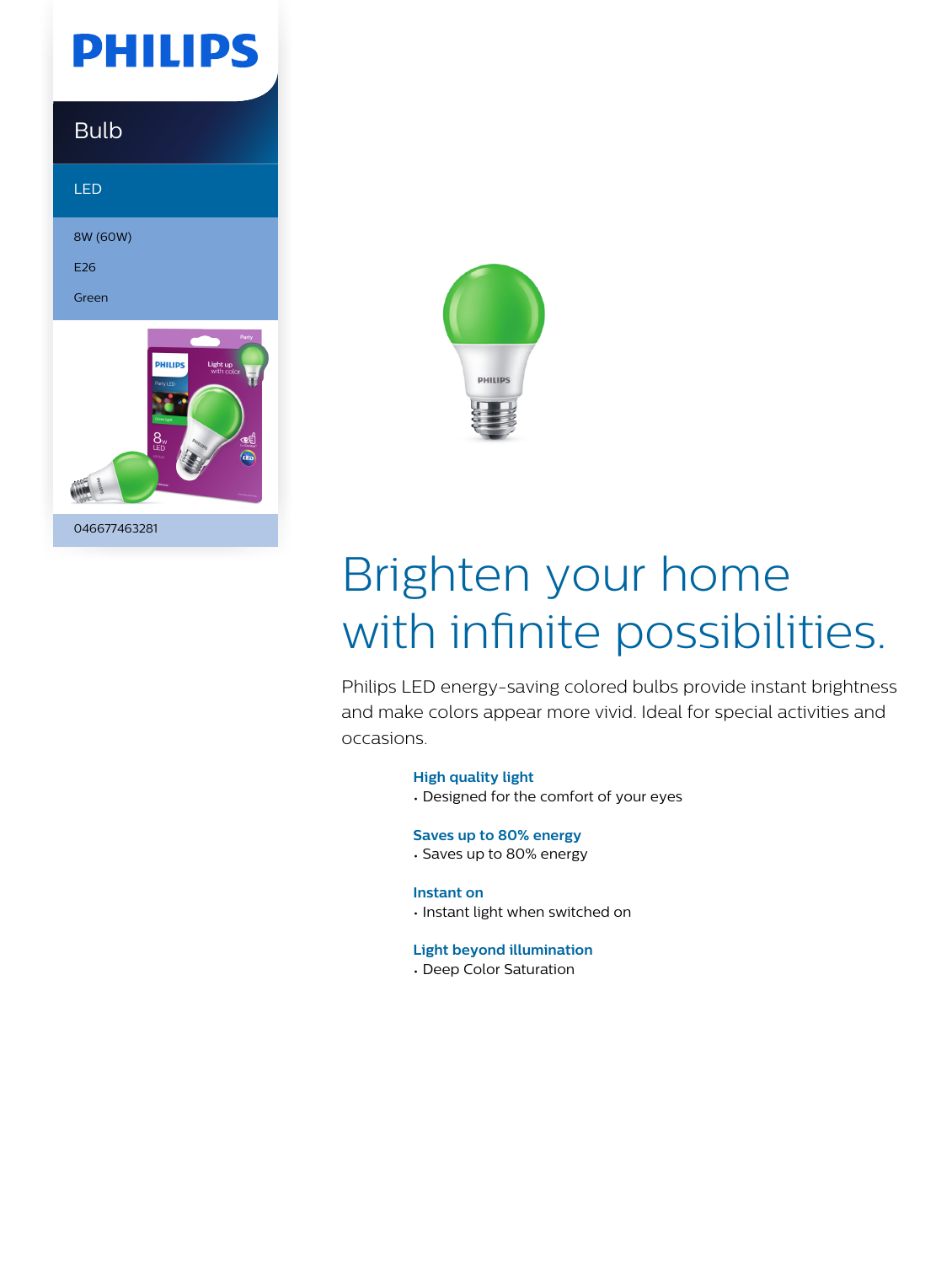#### 046677463281

## **Highlights**

#### **Gentle LEDs, easy on the eyes**



It's easy to see how harsh lighting can strain the eyes. Too bright, and you get the glare. Too soft and you experience flicker. Now you can gently light up your world with LEDs designed to go easy on the eyes, and create the perfect ambience for your home.

#### **Saves up to 80% energy**



Save up to 80% energy compared to your standard bulb. It pays for itself and saves you money year after year. So reduce your energy bill and start saving Now.

#### **Instant On**



No need to wait: Philips LED light bulbs provide their full level of brightness immediately when they are switched on. Just by flipping the switch, your room is at full brightness. There is no slow starting or waiting.

### Specifications

#### **Bulb characteristics**

- Dimmable: No
- Intended use: Indoor
- Lamp shape: Non directional bulb
- Socket: E26
- Technology: LED

#### **Bulb dimensions**

- Height: 10.7 cm
- Weight: 0.028 kg
- Width: 6 cm

#### **Durability**

- Average life (at 2.7 hrs/day): 11 year(s)
- Lumen maintenance factor: 70%
- Nominal lifetime: 10,950 hour(s)
- Number of switch cycles: 25,000

#### **Light characteristics**

- Beam angle: 160 degree(s)
- Starting time: <0.5 s
- Warm-up time to 60% light: Instant full light

#### **Miscellaneous**

• EyeComfort: Yes

#### **Brilliant Colors**

Philips colored LED bulbs achieve deep color saturation to make the most of your festive atmosphere